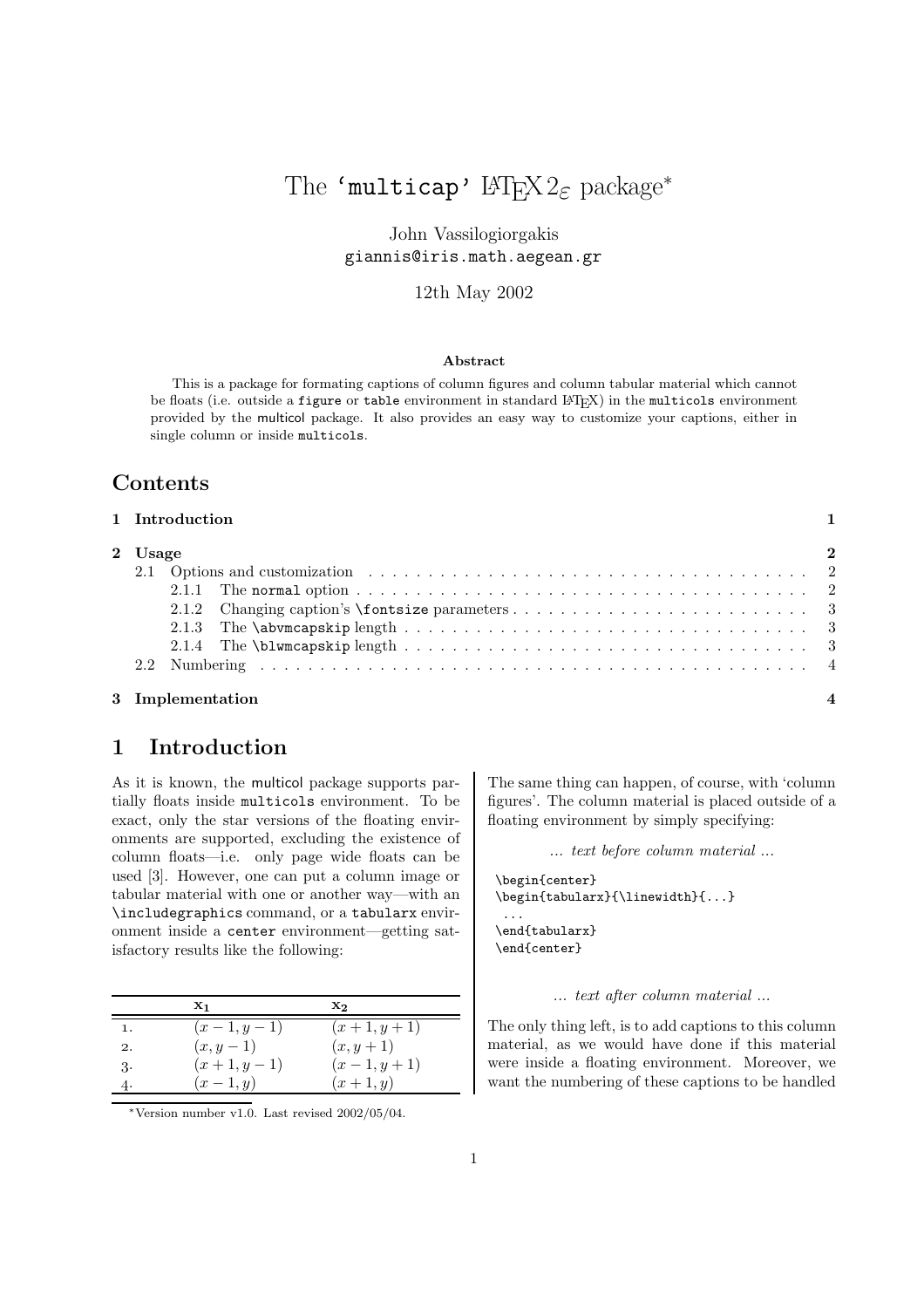correctly, even if a star-form of a floating environment appears and even if we are switching between multicols and single column layout. Finally, we

# **2 Usage**

The package loads with

\usepackage{multicap}

and it requires the ifthen package. The multicap package defines the \mfcaption and \mtcaption commands, which replace the \caption command outside of a floating environment; for column figures and column tabular material respectively, that are necessary outside of a floating environment inside multicols.

The syntax of the commands is the same as the one of \caption's:

\mfcaption[*short text*]{*long text*}

for formating captions of 'column figures' and

```
\mtcaption[short text]{long text}
```
for formating captions of column tabular material ('column tables'). As in the case of the \caption command, the optional argument *short text* goes into the list of figures or tables. If this is not specified, then the mandatory argument *long text* does the job.

Thus, the previous 'orphan' tabular<sup>1</sup> can now have a caption like this:

|    | X <sub>1</sub> | $\mathbf{x}_2$ |
|----|----------------|----------------|
| 1. | $(x-1, y-1)$   | $(x+1, y+1)$   |
| 2. | $(x, y - 1)$   | $(x, y + 1)$   |
| 3. | $(x+1, y-1)$   | $(x-1, y+1)$   |
| 4. | $(x-1,y)$      | $(x+1, y)$     |

Table 1: Caption inside multicols.

The command line arguments were:

```
\begin{center}
\begin{tabularx}{\linewidth}{...}
...
\end{tabularx}
\mtcaption[This captions produced with the
          \mtcaption command.]{Caption inside
          \texttt{multicols}.}
\end{center}
```
also want the text specified by the caption to appear in the list of figures or tables and the references to this material to work correctly.

It is clear now, that you just put the column material—either this is a tabular material, a figure, a picture loaded with an \epsfig, \includegraphics or anything relative—followed by an \mfcaption, for column 'figures', or an \mtcaption for 'column tables', command inside a center environment and thats all. You have a caption for this column material, as if it was inside a floating environment. Moreover, placing the whole stuff inside a minipage and using the \columnbreak command, you can achieve good looking results by manually placing the column float at the top or the bottom of the page.

#### **2.1 Options and customization**

A tactic of many well known typographers and something that one encounters very often in well printed books, is that the comments explaining what is shown in a floating element, are typesetting with a sans serif font and with a completely different lead (baseline skip) and font size than the main document's. For example, you may have a book typeseted in  $10/12$ , and the captions of the floats to be in  $9/11.5$  or something else, depending from the kind of the font. Especially the use of unmodulated sans serif fonts with a smaller font size than the main document's and the appropriate lead, is something that harmonizes well enough with the narrow linewidth of the two column output.

#### **2.1.1 The** normal **option**

The captions produced by the **\mfcaption**, \mtcaption and \caption commands with multicap, are typesetting the \figurename (or \tablename) and the mandatory argument *long text* with the sans serif font defined by the **\sfdefault** command. The number that is associated with the column float is typeseted with small caps, if there exists this shape for the sans. If not, a

```
\renewcommand{\thefigure}{%
\textmormal{\textsc{\arabic{figure}}}}
```
<sup>1</sup>Sorry for using the same example again and again.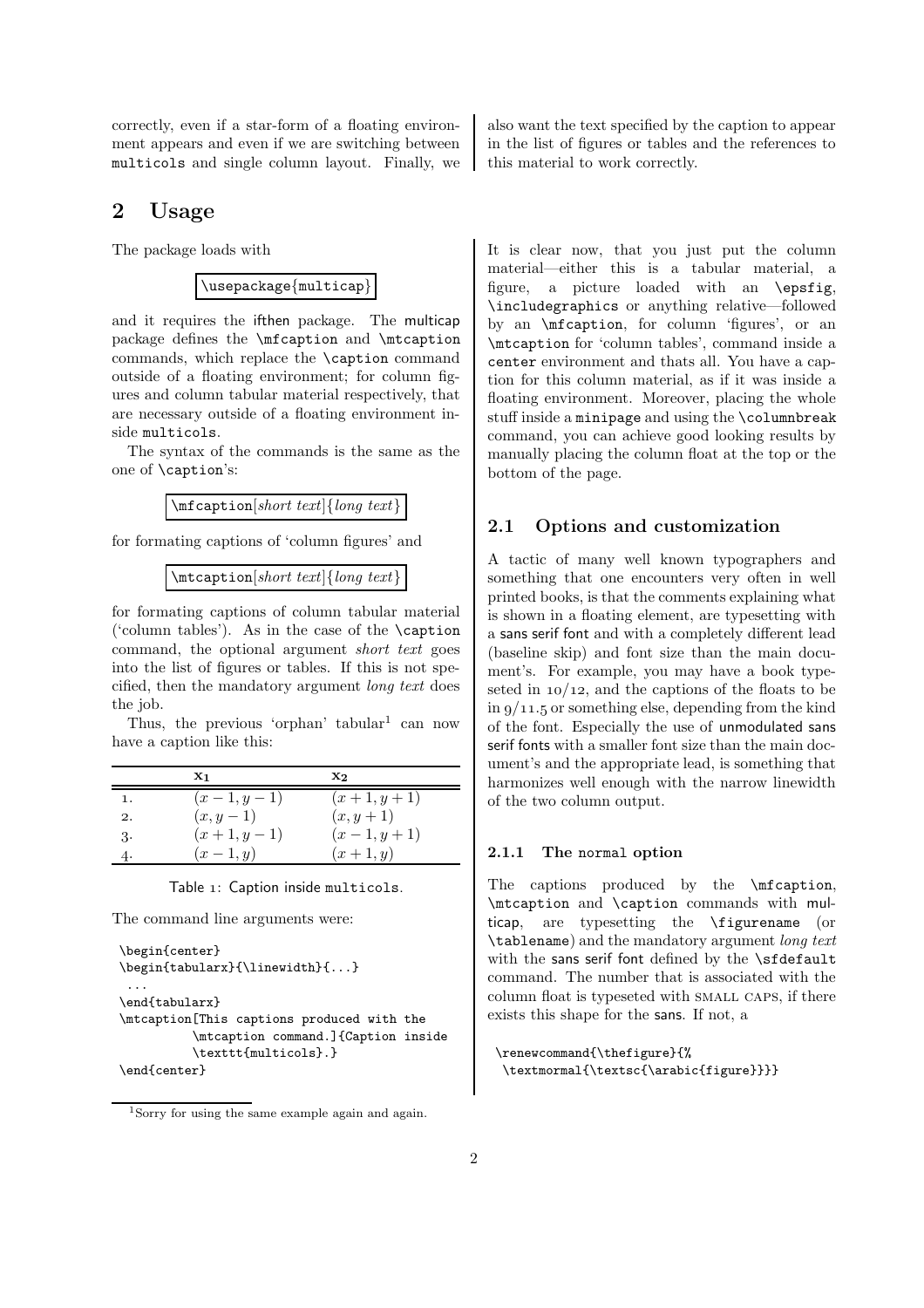in the preamble solves the problem<sup>2</sup>, typesetting the counter with small caps but with the normal font this time. This is to deal with the high level typographic demands, that wants the comments explaining what is shown in a float to be typeseted with sans and the number associated with this floating element to be old style.

If you don't want this perspective, multicap offers the unique package option normal that typesets all captions in the usual way. This can be chosen by specifying

\usepackage[normal]{multicap}

in the preamble.

#### **2.1.2 Changing caption's** \fontsize **parameters**

Package multicap offers you also the possibility to easily change the \fontsize parameters of the captions. This can be done by simply changing the values of the



counter variables with the \setcounter declaration. What really happens, is that the values of the above counters go into the first and second argument respectively of the \fontsize command, that changes locally inside \mfcaption, \mtcaption and \caption. For example, if you want your captions to be typeseted in  $9/11$ , then you have to do in the preamble the following declarations:

```
\setcounter{mcapsize}{9}
\setcounter{mcapskip}{11}.
```
We should emphasize at this point, that multicap's options, along with the mcapsize and mcapskip parameters, take effect *and* in the \caption command which the package redefines. Thus, the usage of multicap is somehow wider, in the sense that these tuning options were not given especially for a multicolumn layout. The truth is that in multiple columns such changes fit better, but a novice user can also use them to format his captions of his single column layout. This is not true for the parameters discussing in the next sections, which act affects only the two new commands \mfcaption and \mtcaption and their usage is restricted only for multicolumn output.

#### **2.1.3 The** \abvmcapskip **length**

The vertical space added between the column float and the caption produced either by the \mfcaption or \mtcaption command, is controlled by the

#### \abvmcapskip

length parameter, which is equal to the value of 10pt. It is not suggested to change this value (with the \setlength declaration), unless if you want to typeset captions with an extremely different font size and \baselineskip than the main document's.

#### **2.1.4 The** \blwmcapskip **length**

From the other side now, if you decide not to use some of the **\mfcaption** and **\mtcaption** commands that appear in your code, inside a center environment<sup>3</sup> (i.e. you may want to put them inside the range of a \centering command or anything of the above, thus giving a more compact look on your multicolumn layout), there is the possibility of changing the vertical space separating the caption from the following text by changing the

#### \blwmcapskip

length parameter (again with \setlength). The default value of \blwmcapskip is equal to the value of \parsep. However, such a change will affect only the captions produced by the \mfcaption and \mtcaption commands that are outside of a center environment.

This tuning option is made possible, because placing one of the \mfcaption or \mtcaption declarations outside of a center environment, the vertical space added between the *text before column material* and the column float, will be smaller than the vertical space that follows after the caption and before the *text after the column material*. This way, with the \blwmcapskip, you can balance the vertical space before and after the column float.

In any case, if you wish to have a more compact look using the \centering command for example, you should specify something like this:

```
... text before column material ...
```

```
\par{\centering
\begin{tabularx}{\linewidth}{...}
...
\end{tabularx}}
\mtcaption{Another caption inside multicols.}
```
 ${}^{2}$ Replace **\textsc** with **\oldstylenums** if you are typesetting with the Computer Modern fonts.

<sup>3</sup>I suggest not to do so.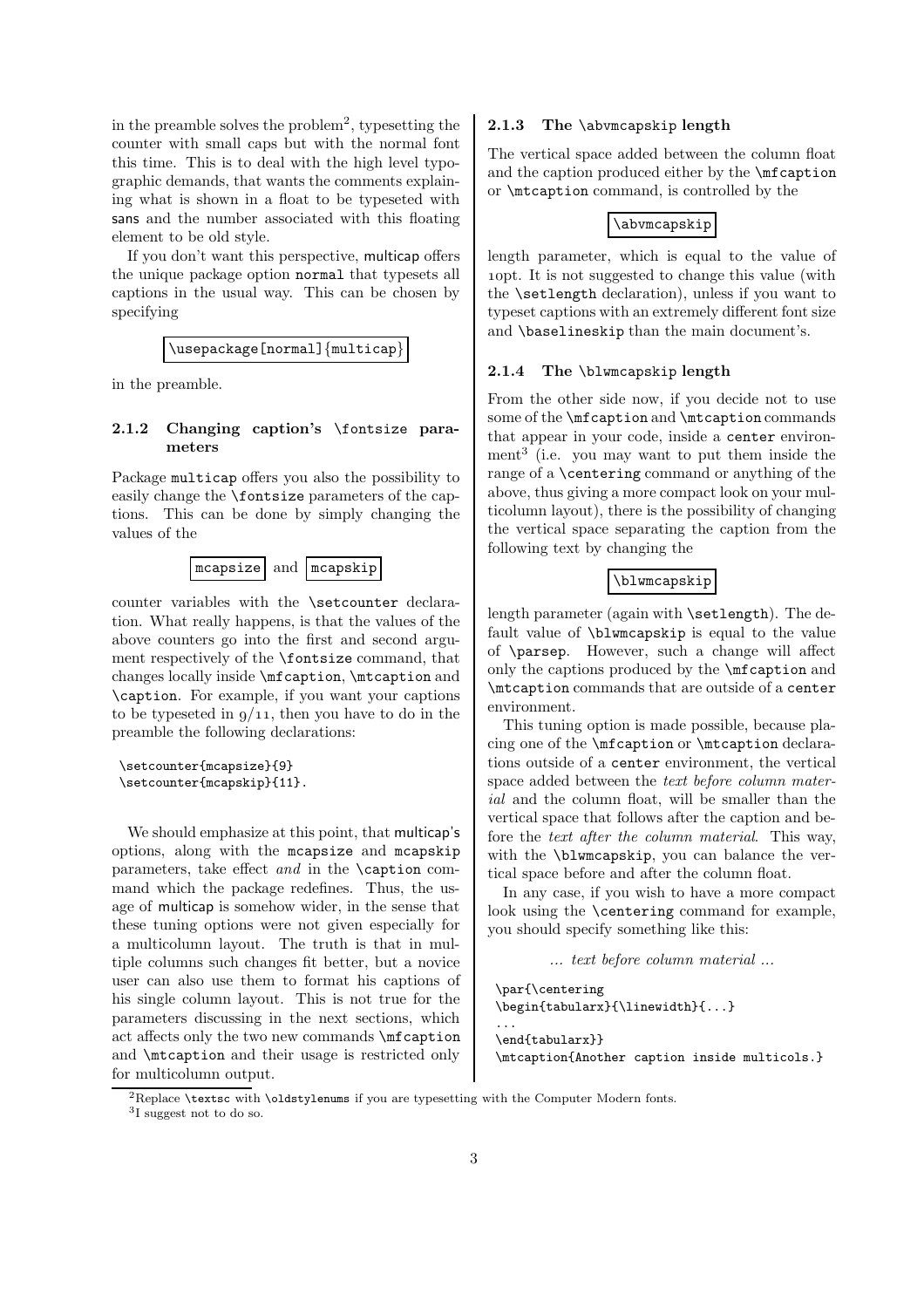#### *... text after column material ...*

leaving the \mfcaption or \mtcaption declarations outside the range of  $\centerdot$  centering<sup>4</sup>.

|    | $\mathbf{x}_1$ | $\mathbf{x}_2$ |
|----|----------------|----------------|
| 1. | $(x-1, y-1)$   | $(x+1, y+1)$   |
| 2. | $(x,y-1)$      | $(x, y + 1)$   |
| 3. | $(x+1, y-1)$   | $(x-1, y+1)$   |
| 4. | $(x-1,y)$      | $(x+1, y)$     |

Table 2: Another caption inside multicols.

#### **2.2 Numbering**

When formating captions in multicols using the multicap package and a star-form of a floating en-

vironment appears, the \caption command keeps numbering the figure or table that spans all columns now correctly, continuing from where a \mfcaption or \mtcaption command had stopped, depending from the kind of float. The same thing happens when the opposite occurs—when switching from the page-wide float to the column float—and when switching from multicols to single column and back. This happens because the \mfcaption uses the figure counter to count the column figures and the \mtcaption command the table counter to number the column tables. So the interchange between \mfcaption, \mtcaption and \caption and between one and multicolumn mode, does not affect the numbering of the figures or tables that are handled correctly from the package.

|    | $\mathbf{x}_1$ | $\mathbf{x}_2$ |
|----|----------------|----------------|
| 1. | $(x-1, y-1)$   | $(x+1, y+1)$   |
| 2. | $(x, y-1)$     | $(x, y + 1)$   |
| 3. | $(x+1, y-1)$   | $(x-1, y+1)$   |
| 4. | $(x-1, y)$     | $(x+1, y)$     |

Table 3: Table produced by the table environment.

# **3 Implementation**

```
1 \NeedsTeXFormat{LaTeX2e}%
2 \ProvidesPackage{multicap}[2002/05/04
3 v1.0 formatting captions inside multicols]%
The package requires the ifthen package to test some
conditions.
4 \RequirePackage{ifthen}%
We now define the \@mcaptype command which will
switch between the normal font and the Sans. Next,
we define the default (Sans) and the the normal
option, together with a warning for any unknown
option to the package.
5 \newcommand*{\@mcaptype}{\@empty}%
6 \DeclareOption{Sans}%
    7 {\renewcommand*{\@mcaptype}{\textsf}}%
8 \DeclareOption{normal}%
9 {\renewcommand*{\@mcaptype}{\relax}}%
10 \DeclareOption*{%
11 \PackageWarning{multicap}{Unknown option
12 '\CurrentOption'.\MessageBreak
13 Going into default mode}%
14 3%15 \ExecuteOptions{Sans}%
16 \ProcessOptions*%
                                                     The counter variables 'mcapsize' and 'mcapskip'
                                                     which go to first and second argument of the
                                                     \fontsize command respectively are defined.
                                                    The \abvmcapskip and \blwmcapskip lengths are
                                                    defined too and their default values are being given.
                                                     17 \newcounter{mcapsize}%
                                                     18 \newcounter{mcapskip}%
                                                     19 \newlength{\abvmcapskip}%
                                                     20 \newlength{\blwmcapskip}%
                                                     21 \setlength{\abvmcapskip}{10\p@}%
                                                     22 \setlength{\blwmcapskip}{\parsep}%
                                                     We define one box for each command \mfcaption,
                                                     \mtcaption and \caption to make some length
                                                     tests later.
                                                    23 \newsavebox{\mf@tempbox}%
                                                    24 \newsavebox{\mt@tempbox}%
                                                     25 \newsavebox{\@temp@box}%
                                                     We redefine the center environment so as to set the
                                                     boolean @cent@er true when the environment starts
                                                    and false when it ends.
                                                    26 \newboolean{@cent@er}%
```
 $4$ We would have done the same thing, if we were using the **\caption** command.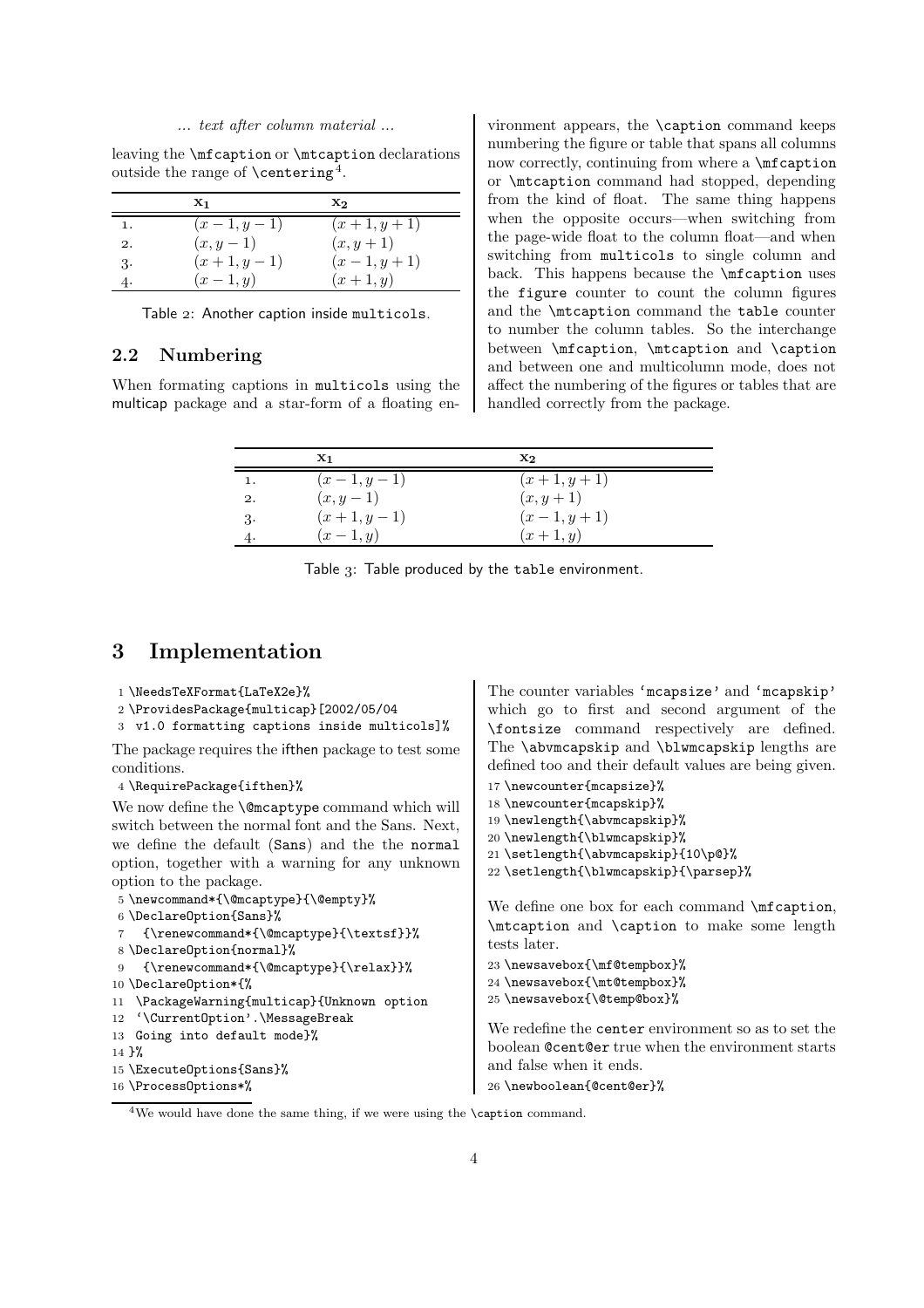```
27 \renewenvironment*{center}{%
```

```
28 \setboolean{@cent@er}{true}\trivlist%
```

```
29 \centering\item\relax}%
```
{\setboolean{@cent@er}{false}\endtrivlist}%

The command  $\@$ mcap@fs checks weather the values of the 'mcapsize' and 'mcapskip' have change, sends them to \fontsize and stores them in the \@mcap@size command.

```
31 \DeclareRobustCommand*{\@mcap@size}{\relax}%
32 \newcommand*{\@mcap@fs}{%
33 \ifthenelse{\equal{\value{mcapsize}}{0}%
34 \and\equal{\value{mcapskip}}{0}}{}%
35 {\renewcommand*{\@mcap@size}{%
36 \fontsize{\value{mcapsize}}{%
37 \value{mcapskip}%
38 }%
39 \selectfont%
40 }%
41 }%
42 }%
We are now ready to define the \mfcaption com-
```
mand. After an initial skip of \abvmcapskip (10pt) we increment the figure counter with \refstepcounter so that the references to the column figures will work correctly. We check with \@mcap@fs, if the values of the 'mcapsize' and 'mcapskip' counters have been changed and next we add the text specified in the \mfcaption command to the list of figures.

\newcommand\*{\mfcaption}[2][\@empty]{%

```
44 \\[\abvmcapskip]%
```

```
45 \@mcap@fs%
```

```
46 \refstepcounter{figure}%
```

```
47 \ifthenelse%
```
- {\equal{\protect#1}{\protect\@empty}}%
- {\addcontentsline{lof}{figure}%

```
50 {\protect\numberline{\thefigure}#2}}%
```

```
51 {\addcontentsline{lof}{figure}%
```

```
52 {\protect\numberline{\thefigure}#1}}%
```
After the mandatory argument *long text* has been stored in \mf@tempbox, we compare the width of the *long text* with that of \linewidth. If the comments of the figure (*long text*) fit on a line, then they will be centered, otherwise they will be typeset as a paragraph with width \linewidth.

```
53 \sbox{\mf@tempbox}{%
```

```
54 \@mcap@size\@mcaptype{%
```

```
55 \figurename\ \textsc{\thefigure{}:} #2%
```

```
56 }%
```

```
57 }%
```

```
58 \ifthenelse{\lengthtest{%
```

```
59 \wd\mf@tempbox > \linewidth}}%
```

```
60 {\begin{minipage}[t]{\linewidth}%
```

```
61 \@mcap@size\@mcaptype{%
```

```
62 \figurename\ \textsc{\thefigure{}:} #2}%
```
\end{minipage}\par%

```
64 }%
```
{{\centering\usebox{\mf@tempbox}\\}}%

An skip of \blwmcapskip follows, if we are not inside a center environment.

```
66 \ifthenelse{\boolean{@cent@er}}{}%
```

```
67 {\vspace{\blwmcapskip}}%
```

```
68 }%
```
The \mtcaption command is defined by exact the same way.

```
69 \newcommand*{\mtcaption}[2][\@empty]{%
```

```
70 \\[\abvmcapskip]%
```

```
71 \@mcap@fs%
```
- \refstepcounter{table}%
- \ifthenelse%
- {\equal{\protect#1}{\protect\@empty}}%
- {\addcontentsline{lot}{table}%
- {\protect\numberline{\thetable}#2}}%
- {\addcontentsline{lot}{table}%

```
78 {\protect\numberline{\thetable}#1}}%
```

```
79 \sbox{\mt@tempbox}{%
```

```
80 \@mcap@size\@mcaptype{%
```
\tablename\ \textsc{\thetable{}:} #2%

```
82 \frac{19}{2}
```

```
83 }%
```

```
84 \ifthenelse{\lengthtest{%
```

```
85 \wd\mt@tempbox > \linewidth}}%
```

```
86 {\begin{minipage}[t]{\linewidth}%
```

```
87 \@mcap@size\@mcaptype{%
```

```
88 \tablename\ \textsc{\thetable{}:} #2}%
```

```
89 \end{minipage}\par%
```

```
90 }%
```

```
91 {{\centering\usebox{\mt@tempbox}\\}}%
```

```
92 \ifthenelse{\boolean{@cent@er}}{}%
```

```
93 {\vspace{\blwmcapskip}}%
```

```
94 }%
```
Finally, we redefine the kernel **\@makecaption** command, so as \caption can have the same 'properties' with the **\mfcaption** and **\mtcaption** commands.

```
95 \renewcommand{\@makecaption}[2]{%
```

```
96 \vspace{10\p@}%
```

```
97 \@mcap@fs%
```
\sbox{\@temp@box}%

```
99 {\@mcap@size\@mcaptype{#1{}\textsc{:} #2}}%
```

```
100 \ifthenelse{\lengthtest{%
```

```
101 \wd\@temp@box > \linewidth}}%
```

```
102 {\@mcap@size\@mcaptype{#1{}\textsc{:} #2}%
```

```
103 \par%
```

```
104 }%
```

```
105 {\centering\@mcap@size\@mcaptype{%
```

```
106 #1{}\textsc{:} #2%
```

```
107 }%
```

```
108 }%
```

```
109 }%
110 \endinput
```

```
5
```